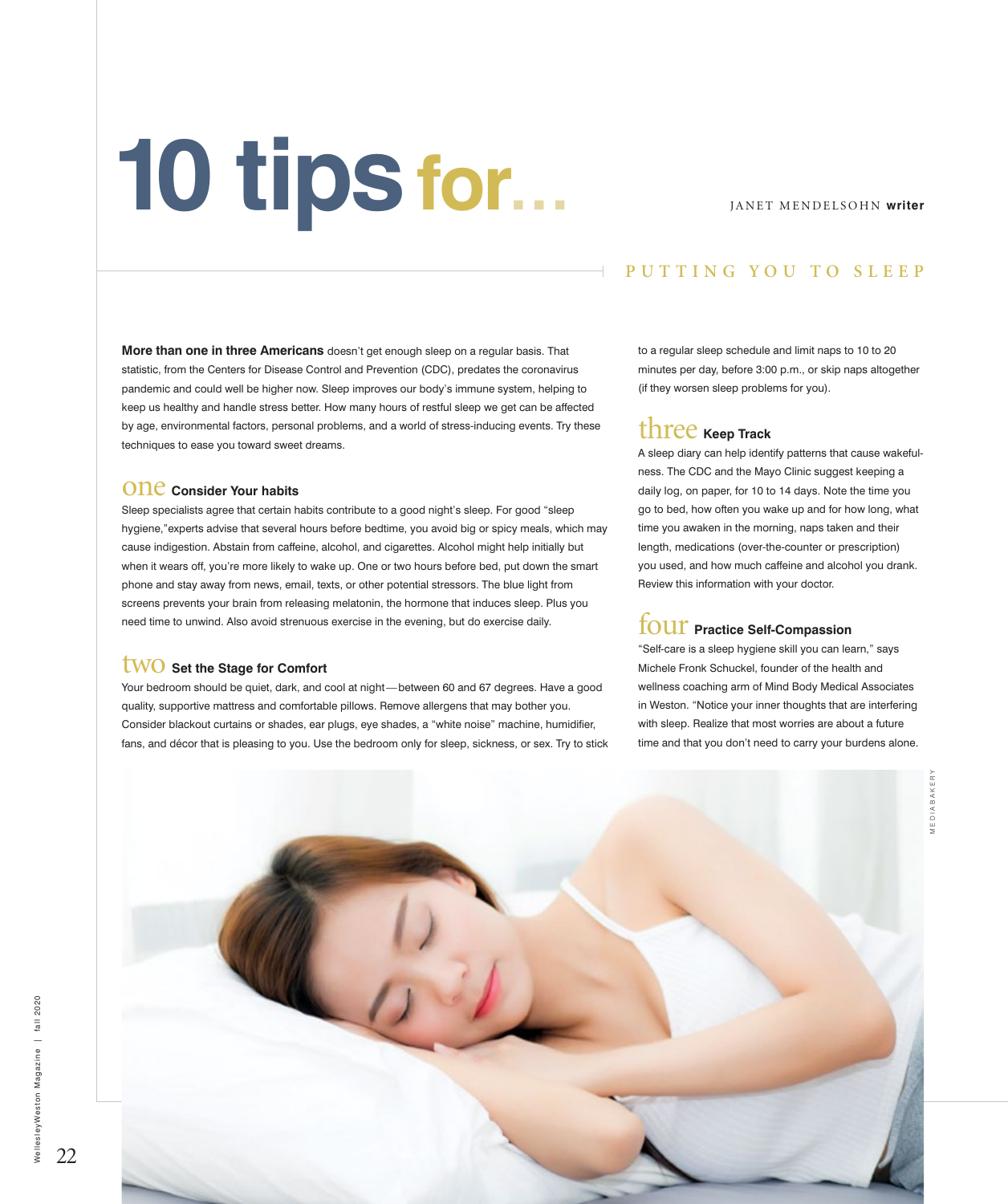

When you express concerns aloud to a partner or friend, things usually don't seem as bad. Many people find prayer helps them by deliberately putting stresses into someone else's hands for the night. Although you can't control what others do (like whether or not they wear a mask or socially

distance), you can control how you feel about it and your reaction. Talk to yourself as you would when helping a good friend."

five **Breathe 3-1-3** Reiki, an ancient Japanese natural healing

technique, helps the body let go of stress, tension, negative energy, and energy blockages, notes Sonya Masur, an artist and energy healer in Dover. Using hands-on or hands-free holistic methods, Reiki practitioners help clients connect to their body's energy to clear energy blockages and achieve balance to reenergize. Sleep happens more easily. One of the first tools Masur teaches is 3-1-3 rhythmic breathing. Use it before bed, or when you wake up during the night. Inhale for

three seconds, hold for one, exhale for three. Do this for seven rounds. Practice when you are relaxed so it becomes natural, says Masur. "You are teaching your body to overcome our fight-orflight response to stress. It helps your body sink body's ene<br>
blockages<br>
sto reenergi:<br>
stockages<br>
to reenergi:<br>
stockages<br>
the execution of peace."<br>
stock Masu<br>
thythmic brown be bed<br>
up during the bed<br>
up during the bed<br>
up during the bed<br>
these seconds, hold for one, e

24